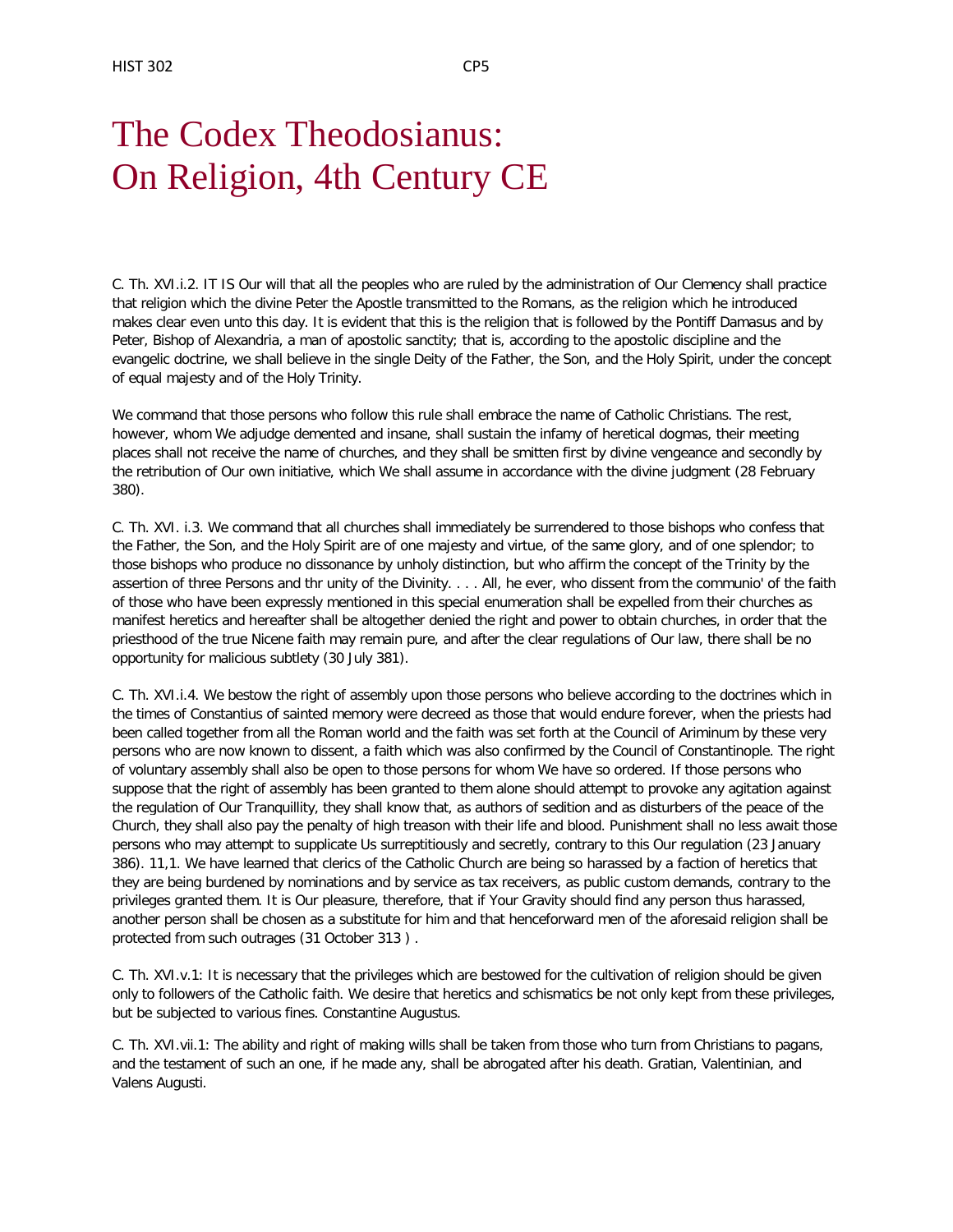C. Th. XVI.x.4: It is decreed that in all places and all cities the temples should be closed at once, and after a general warning, the opportunity of sinning be taken from the wicked. We decree also that we shall cease from making sacrifices. And if anyone has committed such a crime, let him be stricken with the avenging sword. And we decree that the property of the one executed shall be claimed by the city, and that rulers of the provinces be punished in the same way, if they neglect to punish such crimes. Constantine and Constans Augusti.

C. Th. XVI.xi.4. Every person shall have the liberty to leave at his death any property that he wishes to the most holy and venerable council of the Catholic Church. Wills shall not become void. There is nothing which is more due to men than that the expression of their last will, after which they can no longer will anything, shall be free, and the power of choice, which does not return again, shall be unhampered (3 July 321).

C. Th. XV.xii.1: Bloody spectacles are not suitable for civil ease and domestic quiet. Wherefore since we have proscribed gladiators, those who have been accustomed to be sentenced to such work as punishment for their crimes, you should cause to serve in the mines, so that they may be punished without shedding their blood. Constantine Augustus.

C.Th. XI.vii.13: Let the course of all law suits and all business cease on Sunday, which our fathers have rightly called the Lord's day, and let no one try to collect either a public or a private debt; and let there be no hearing of disputes by any judges either those required to serve by law or those voluntarily chosen by disputants. And he is to be held not only infamous but sacrilegious who has turned away from the service and observance of holy religion on that day. Gratian, Valentinian and Theodosius Augusti.

C.Th. XV.v.1: On the Lord's day, which is the first day of the week, on Christmas, and on the days of Epiphany, Easter, and Pentecost, inasmuch as then the [white] garments [of Christians] symbolizing the light of heavenly cleansing bear witness to the new light of holy baptism, at the time also of the suffering of the apostles, the example for all Christians, the pleasures of the theaters and games are to be kept from the people in all cities, and all the thoughts of Christians and believers are to be occupied with the worship of God. And if any are kept from that worship through the madness of Jewish impiety or the error and insanity of foolish paganism, let them know that there is one time for prayer and another for pleasure. And lest anyone should think he is compelled by the honor due to our person, as if by the greater necessity of his imperial office, or that unless he attempted to hold the games in contempt of the religious prohibition, he might offend our serenity in showing less than the usual devotion toward us; let no one doubt that our clemency is revered in the highest degree by humankind when the worship of the whole world is paid to the might and goodness of God. Theodosius Augustus and Caesar Valentinian.

C. Th.XVI.i.2: We desire that all the people under the rule of our clemency should live by that religion which divine Peter the apostle is said to have given to the Romans, and which it is evident that Pope Damasus and Peter, bishop of Alexandria, a man of apostolic sanctity, followed; that is that we should believe in the one deity of Father, Son, and Holy Spirit with equal majesty and in the Holy Trinity according to the apostolic teaching and the authority of the gospel. Gratian, Valentinian and Theodosius Augusti.

C. Th. XVI.v.iii: Whenever there is found a meeting of a mob of Manichaeans, let the leaders be punished with a heavy fine and let those who attended be known as infamous and dishonored, and be shut out from association with men, and let the house and the dwellings where the profane doctrine was taught be seized by the officers of the city. Valentinian and Valens Augusti.

## *A Law of Theodosius II, January* **31, 439:**

## **Novella III: Concerning Jews, Samaritans, Heretics, And Pagans**

Wherefore, although according to an old saying [of the Greek Hippocrates, the "father" of medicine] "no cure is to be applied in desperate sicknesses," nevertheless, in order that these dangerous sects which are unmindful of our times may not spread into life the more freely, in indiscriminate disorder as it were, we ordain by this law to be valid for all time: